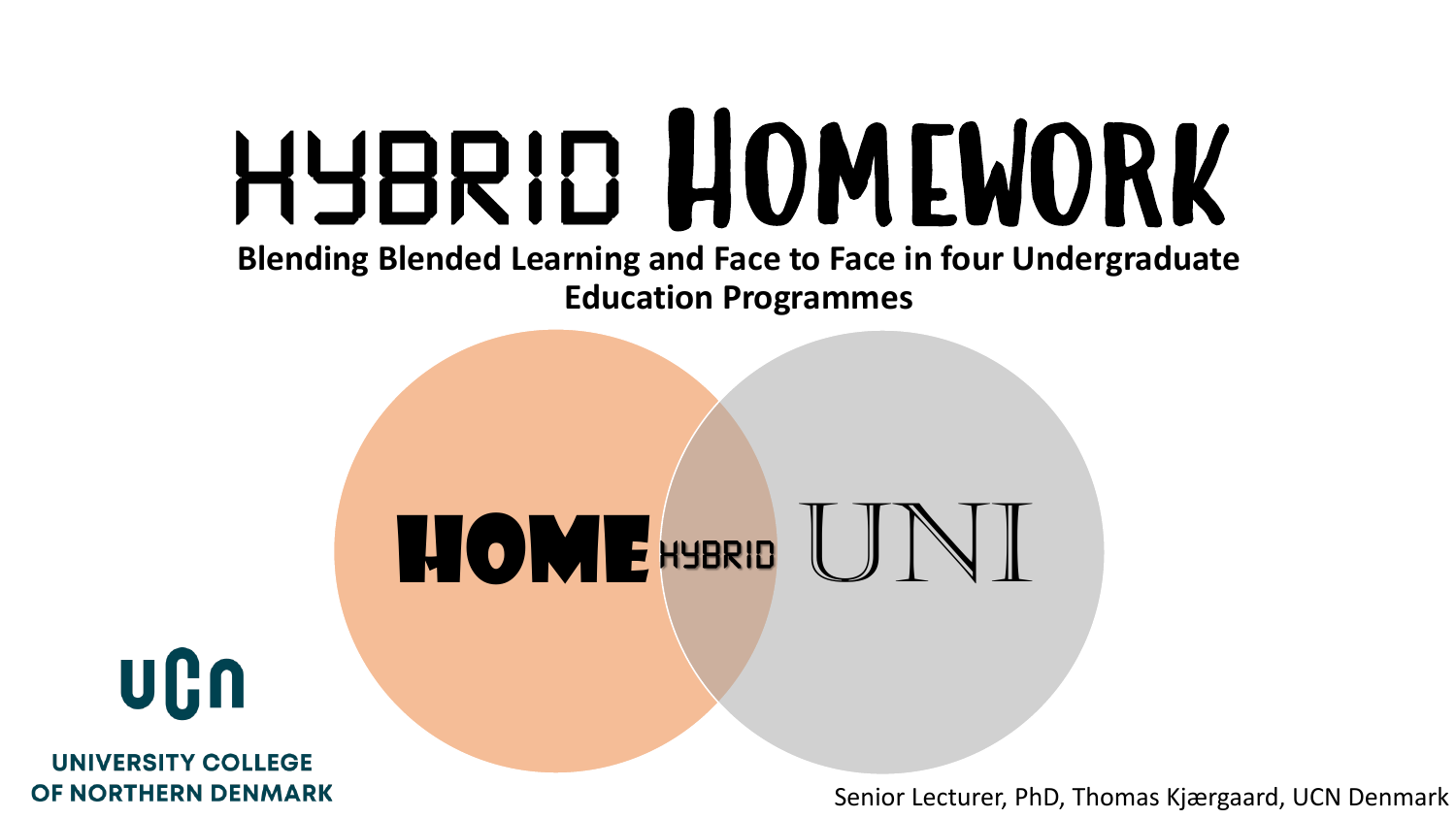# Agenda



• Case

**HYBRID HOMEWORK** 

- Findings and suggestions
- Defining 'Hybrid Homework' developing the space inbetween
- Research method Design-Based Research
- Models and references

Senior Lecturer, PhD, Thomas Kjærgaard, UCN Denmark

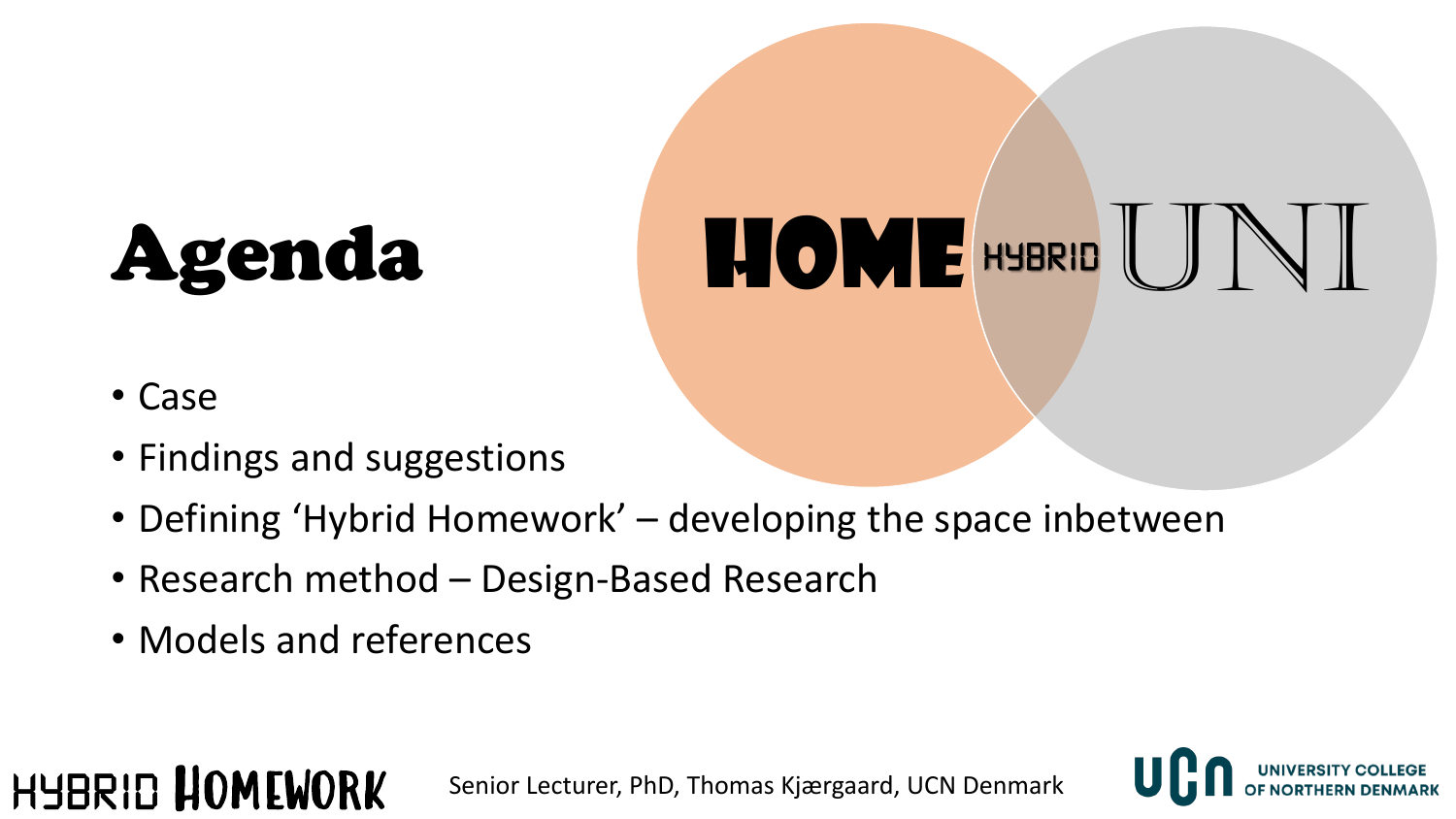### Case – adding a new campus to the UCN-family

- One University College
	- 3 campus cities 110 km apart (5 locations)
	- **A minor campus city,**
	- A medium campus city,
	- A major campus city,
	- Programmes in this study: Nurse Education, Bachelor of Social Education, Finance and Marketing

#### • Problems and aims for future development

- Maintaining full programmes at small campuses
- Maintaining and reinforcing a qualified faculty at small campusses
	- To develop robust programmes and to be accredited by the Ministery
- Impractical/expencive exchange of faculty between campusses
- Students regard e- and blended learning as low-quality education
- Changing programmes must not result in a lower degree of 'experienced quality'
- **Developing actual e-learning or blended learning programmes is not an option (political)**

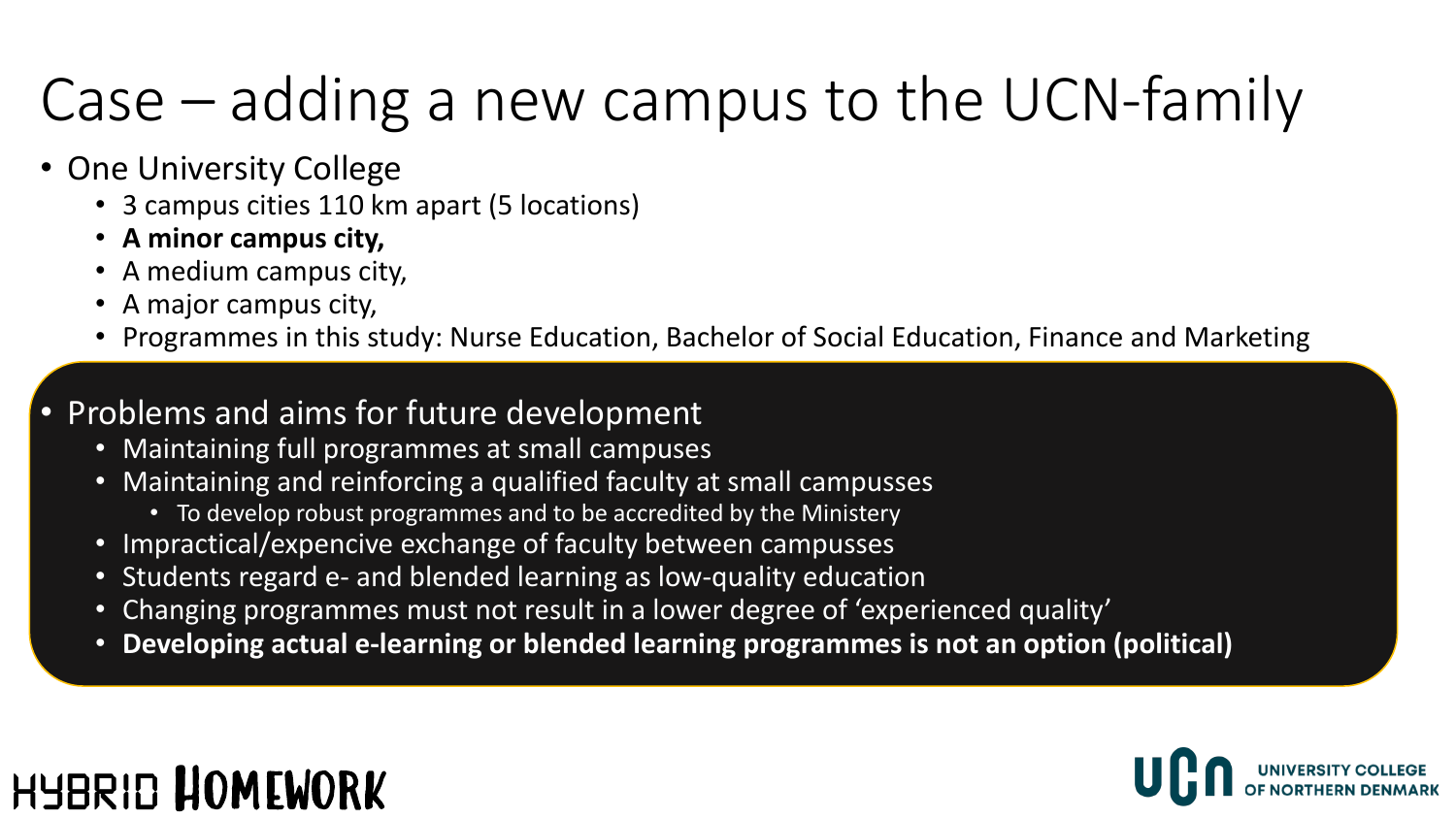### Findings from the baseline

- The students express:
	- No, or very little, experience with online/self-paced/self initiated learning
	- Tech used for learning at Uni:
		- LMS
		- University email
		- + facebook for channeling LMS and Uni-mail to where the co-studentes actually see it
	- Tech used for private/social purposes
		- Heavy use: Facebook/Messenger, Gmail, Youtube (entertainment) (n>90%)
		- Slight use: Snapchat and Instagram (n=50%)
		- Sporadic use: Youtube for learning (playlists, subscriptions, uploads tec.) (n<10%)
- The lecturers express:
	- Tech used for teaching:
		- Heavy use: Tech for presentation (PowerPoint) (n>90%)
		- Heavy use: LMS for sharing scanned documents, writing messages to students (n>90%)
		- Heavy use: Uni email (n>90%)
		- Sporadic use: LMS for hand-ins (n<20%), quiz (n<10%), discussions (n=50%)
		- Sporadic use: Youtube (content), Web (content)

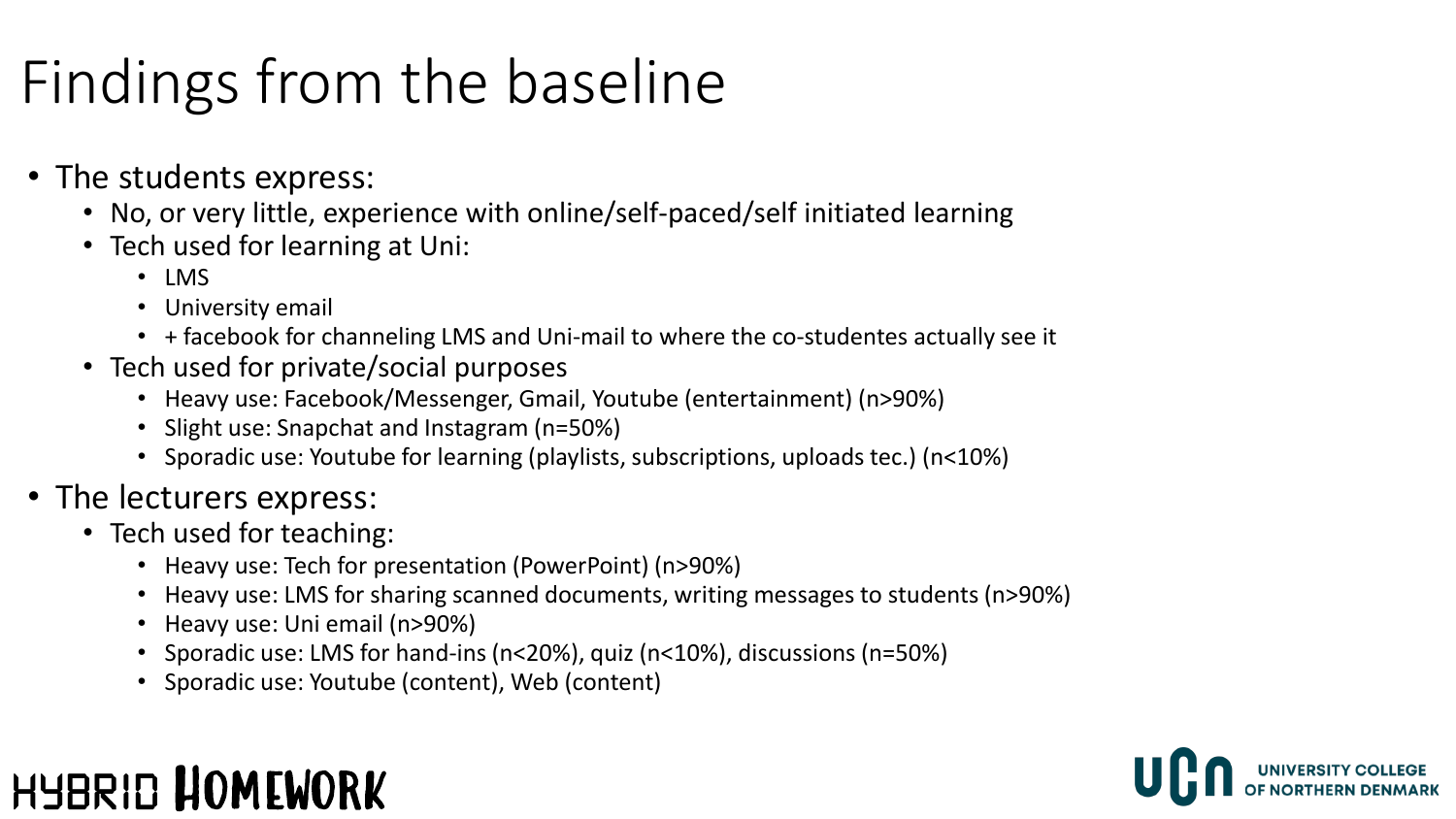### Findings from investigating the interventions

*and some early suggestions*

- The students express:
	- A call for a simple, explicit, scaffolded and uniform learning designs in 'Hybrid Homework'
		- All lecturers utilise recognisable learning designs and the same tech, in the same ways
	- A uniform ways of communication
		- All lecturers utilise the same communication channels the same ways.
		- When and how to communicate
	- Incremental introduction of 'Hybrid Homework' learning designs
		- From very little 'hybrid' and a lot of 'uni' to increasingly more 'hybrid'
- **Emmerging questions: For whom are the students learing? To whom are the lecturers teaching?**
- The lecturers express:
	- Identity: 'Professional *turned Academic*' **first** teacher **second**.
	- Would rather do PowerPoint assisted instruction and classroom tasks, than videos and online moderation
- The leaders express:
	- Hiring: Academic knoweledge is more important than pedagogical competencey
	- Economy, retention and the quality of teachning are crutial indicators

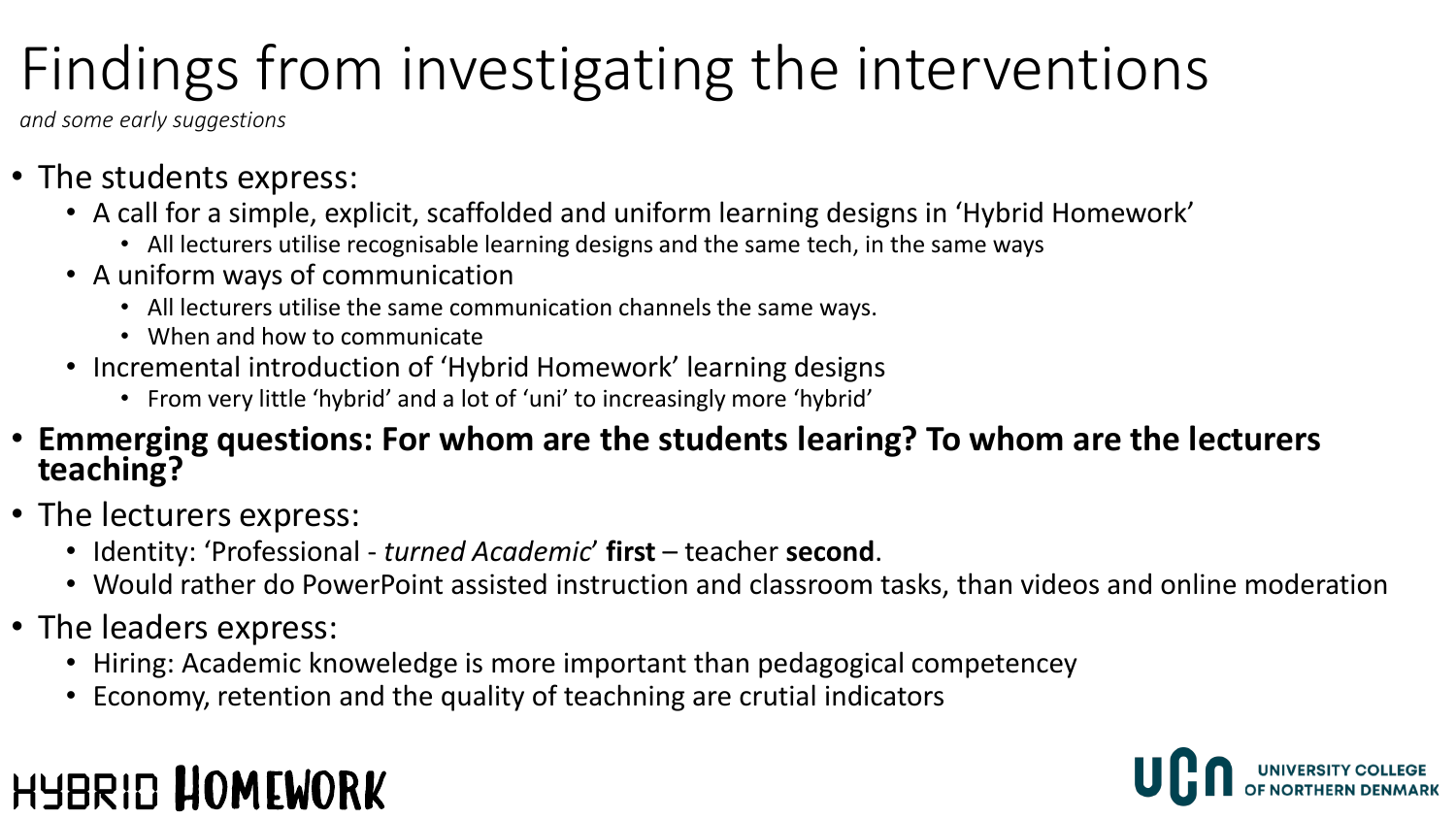### Findings from the endline-students

- The students said:
	- 'I'm only here because there is a 'live' teacher, she recognises me'
	- 'I need a teacher to give me affirmative feedback'
	- 'I need explicit feedback, the presence of a teacher motivates me'
	- 'Some of the topics are difficult to grasp, please dont make it more difficult by making confusing e-tivities'
	- 'The videos were ok, however, if they only present what is already in the PowerPoint and in the reading for the e-tivities, then they become redundant. Videos need to present more reflections, more indepth information and analysis'

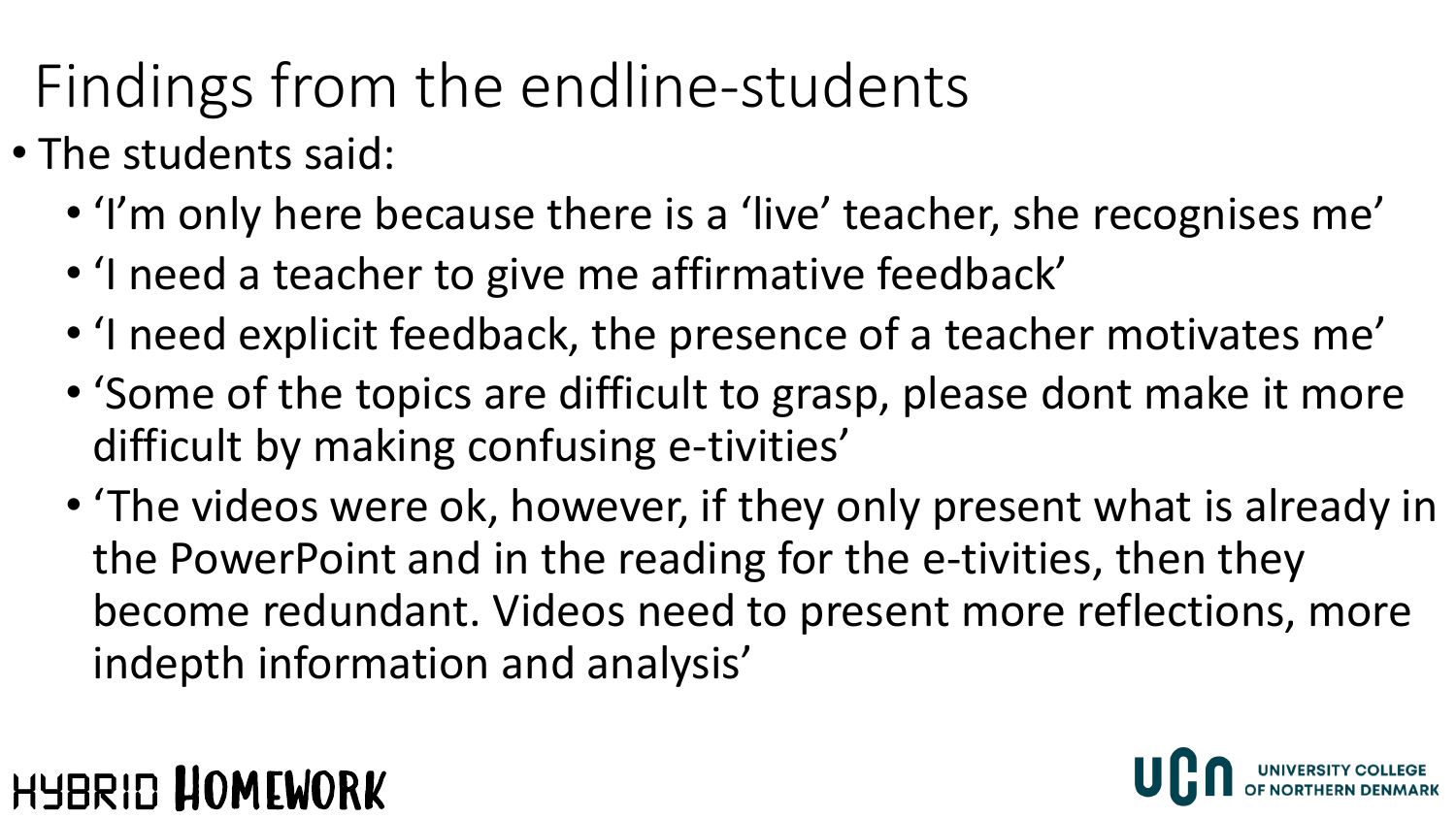### Findings from the endline - lecturers

- The lecturers said:
	- 'It is very important to get personal supervision from a ICT-consultant'
	- 'It is very important to be able to recognise and acknowledge the affordances of the technologies'
	- 'The formfactor of the technologies steal attention and time from the academic content'
	- 'I am an expert of a profession not a peadagogical marvel'
	- 'Working closely with the ICT-consultants really helped me it gave me confidence to try new things'
- The number of relevant technologies and techniques for pedagogical application are very limited. General Data Protection Regulatives (GDPR) make developing 'Hybrid Homework' a challenge
	- Main novelty**: Lecturers as teaching material producers**  Screen recording of PPT.
	- Next steps: Podcasts, rich-web-learning paths, online discussion rethorics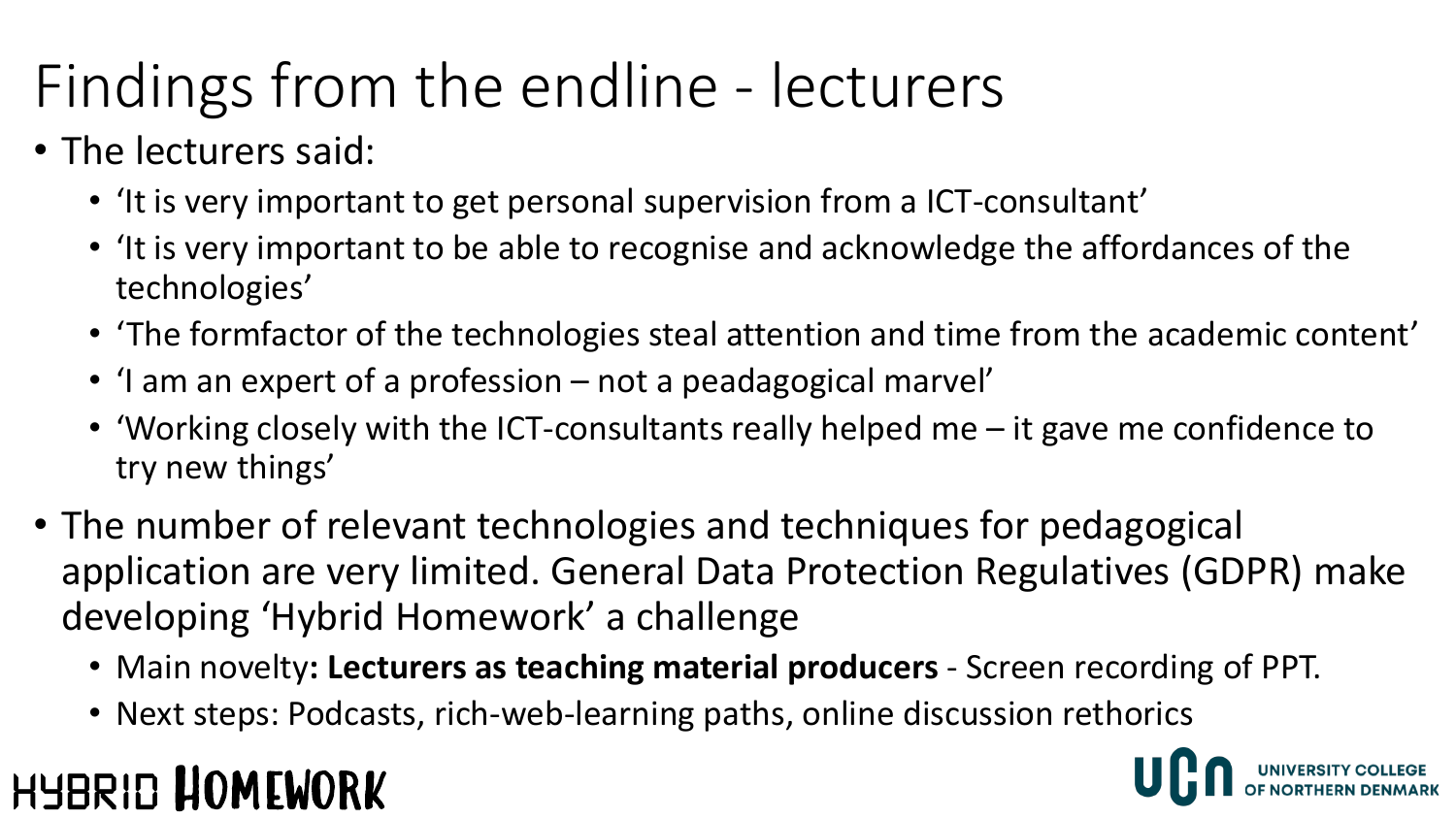### Defining Hybrid Homework

- The hybrid is '**scaffolded preparation**' and study-group-work
- The scaffolding utilises the tequniches and technologies of e-learning and develops an explicit learning strategy and learning design
- As Solmon and Fink and others before us have concluded, the introduction of the 'blend' (hybrid) is an incremental process that starts with building social relations and practical techniques

REQME<sub>HYBRID</sub>UNI

**HOME HYBRID** 

(Fink 2003; Salmon 2002; Salmon 2013)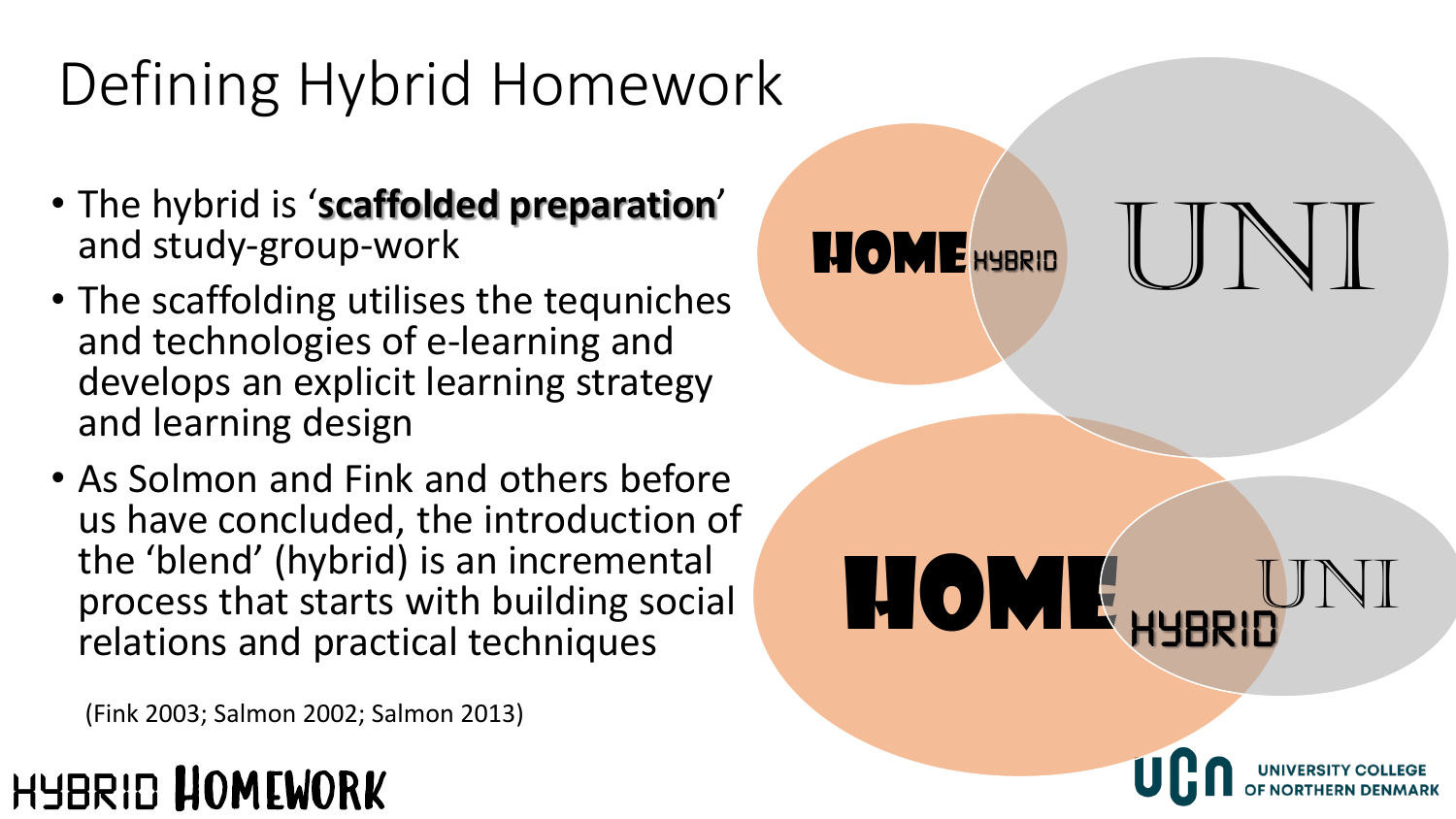## Defining Hybrid Homework

- New pedagogical demands for the lecturers
	- Playing an active part in the students 'homework'.
		- Online interactions between lessons
		- Take part in discussions
	- Spending time in lessons differently
		- Approximately 50% of the time in lessons is being spent on PowerPoint supported instruction. The remaining 50% is being spent on activities and 'housekeeping' (Kjærgaard 2016)
	- The Hybrid contains many of the aspects that the 50% instruction-time contains, combined with the initial deliberation of understanding in online discussions
	- Lessons may than contain more dialogue and more activities. (Note: 88% of our students state that they learn the most while in dialogue with a lecturer) (Kjærgaard 2016)

HOME HYBRID UNI

HOME HYBRID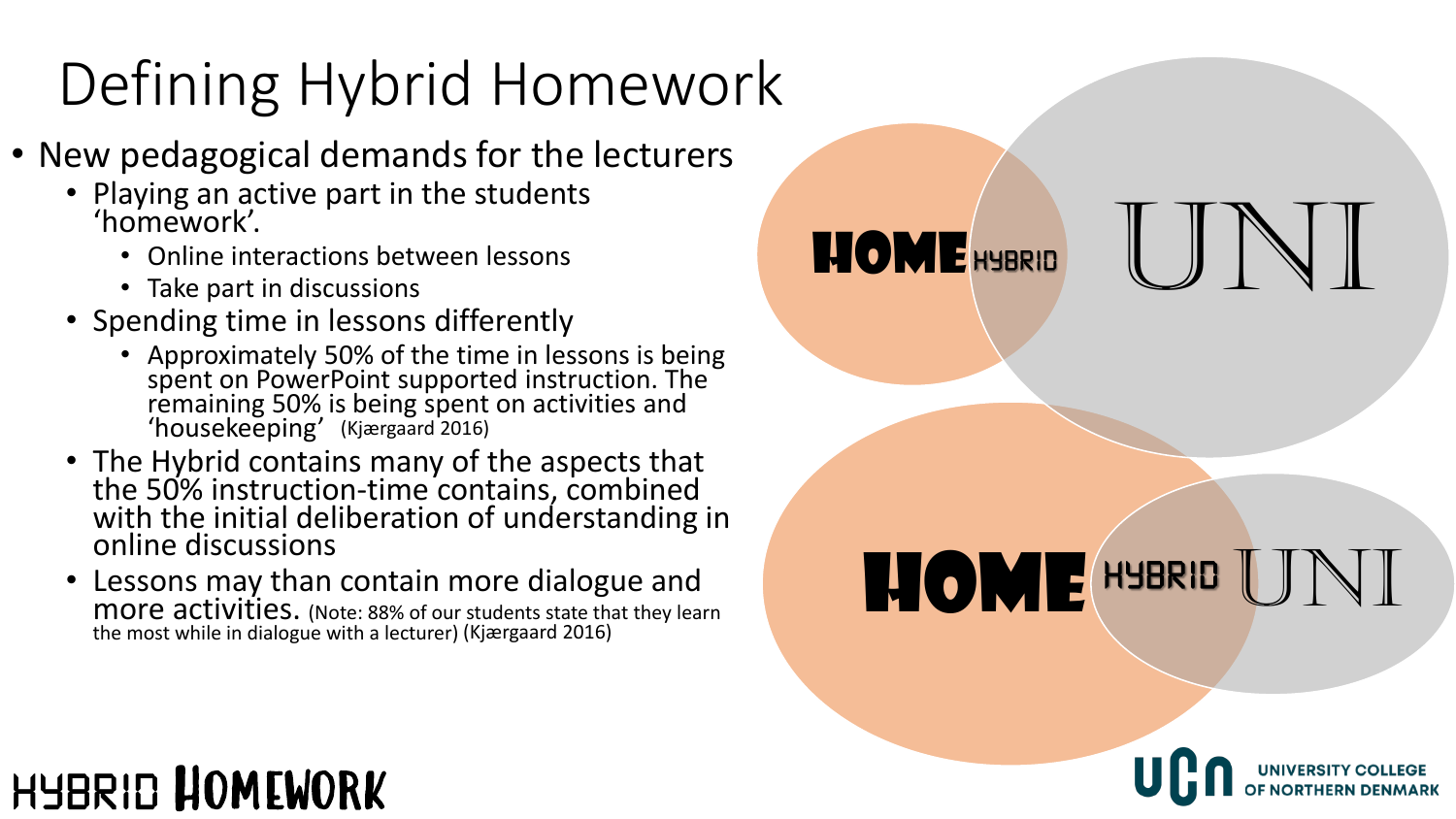### Identities and identity conflicts

- •Lecturers as learning path/teaching material producers
- •Lecturers as learing designers transforming identities from experts of a dicilpline to experts of pedagogy
- •Students as experts of connecting theory and practice
- •Students as leaners for the sake of learning transforming identities from novice to expert



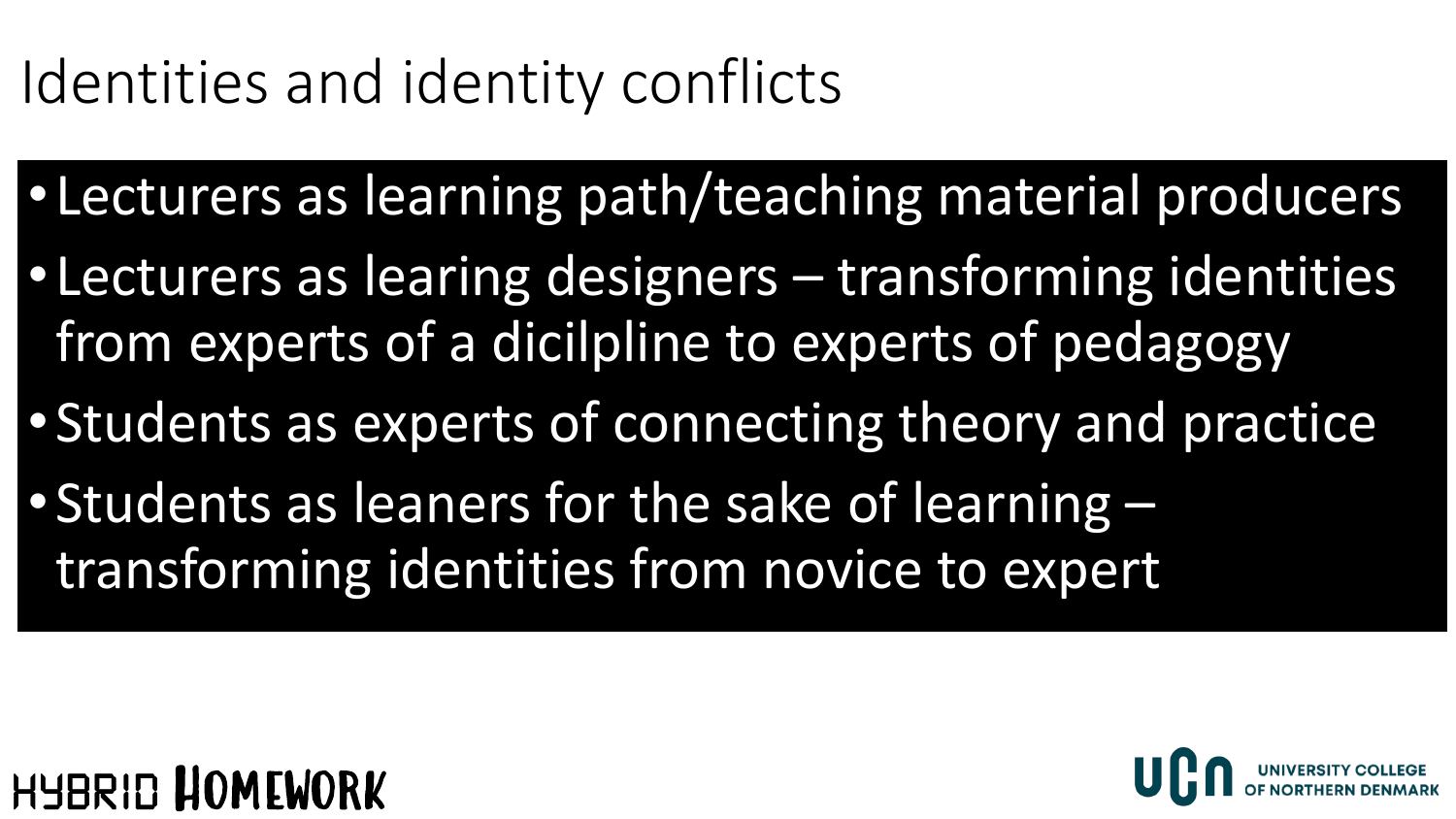### Method

- Design based resaerch *(Anderson & Shattuck 2012; Bell, Hoadley & Linn 2004; Christensen, Gynther & Petersen 2012)*
- Consisting of:
	- a baseline survey,
	- interventions,

- interviews, focusgroups and an endline survey
- formative focusgroups to deliberate a future path for developing a shared learning design that incorporates UCNs approach to learning Reflective Practice-Based learning
- Developing interventions:
	- ICT consultants and lecturers co-create the learning designs ('action learning')
	- The lecturers deploy the designs supported by ICT consultants
	- The research team investigate the impact and effect of the interventions

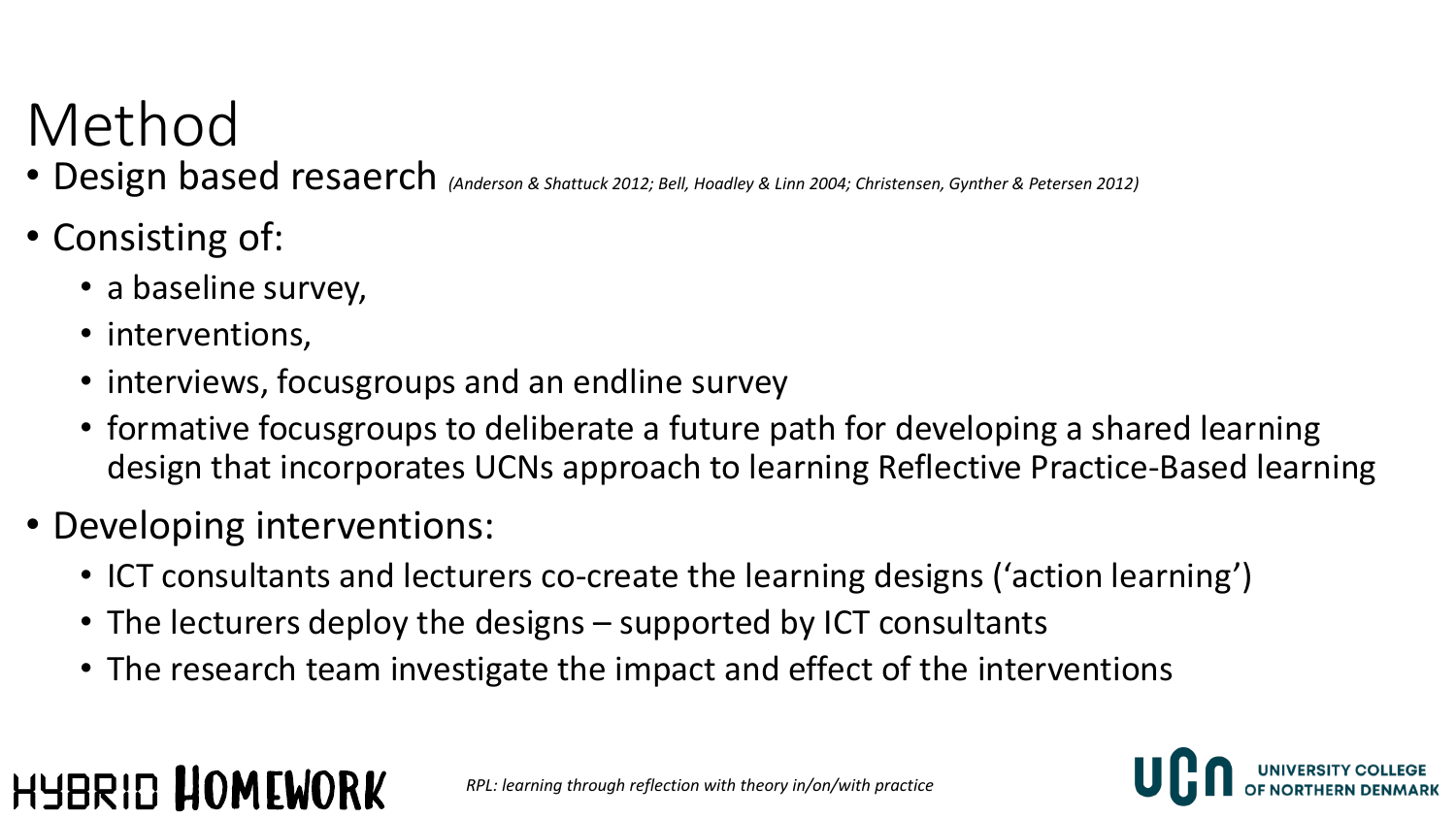#### The matrix of time an place – the 'chronotope' of teaching and learning

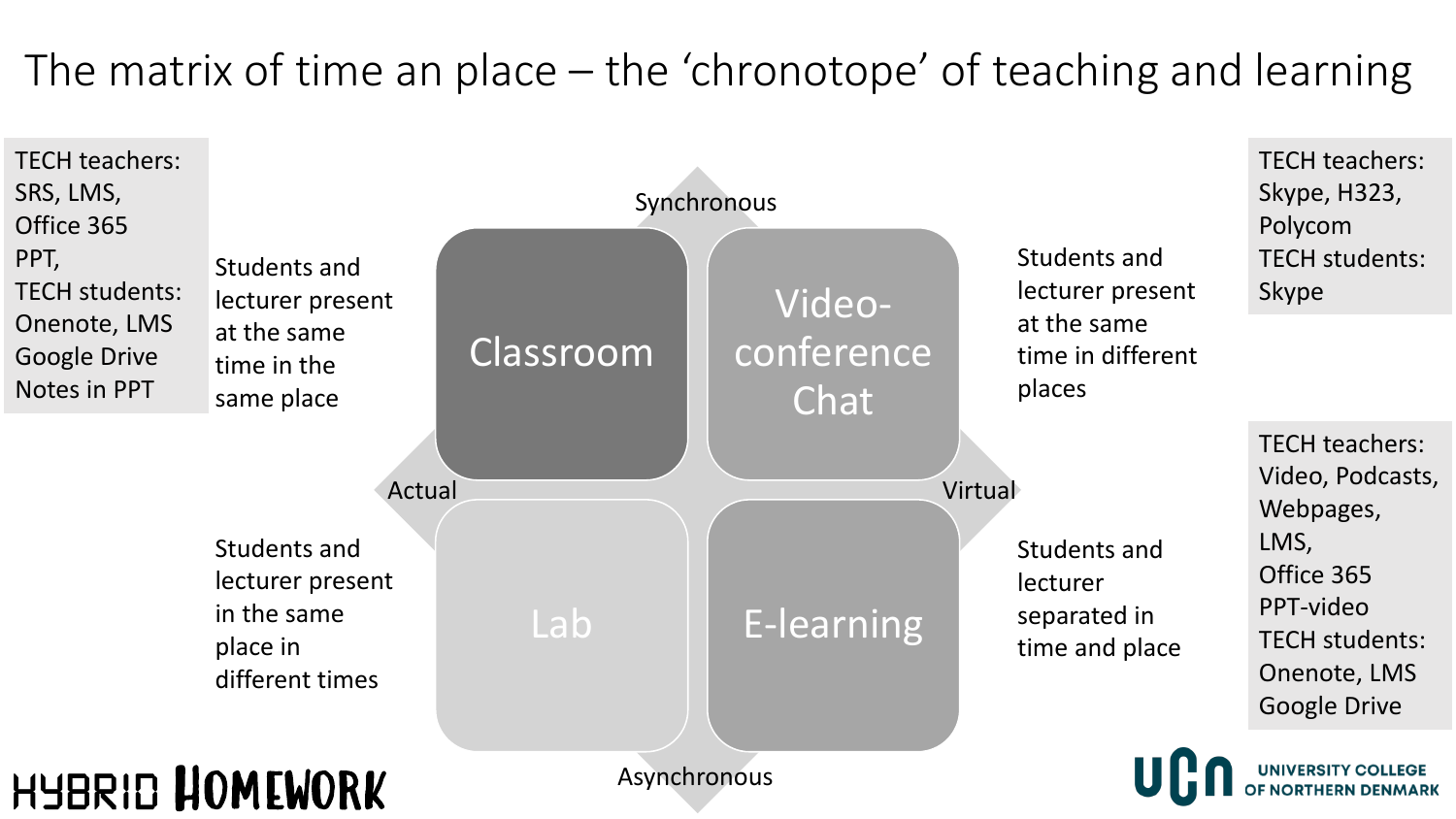Content: Imel, Susan (1998), Kitchenham, Andrew (2008-04-01) Model: (Burch N. 1970)



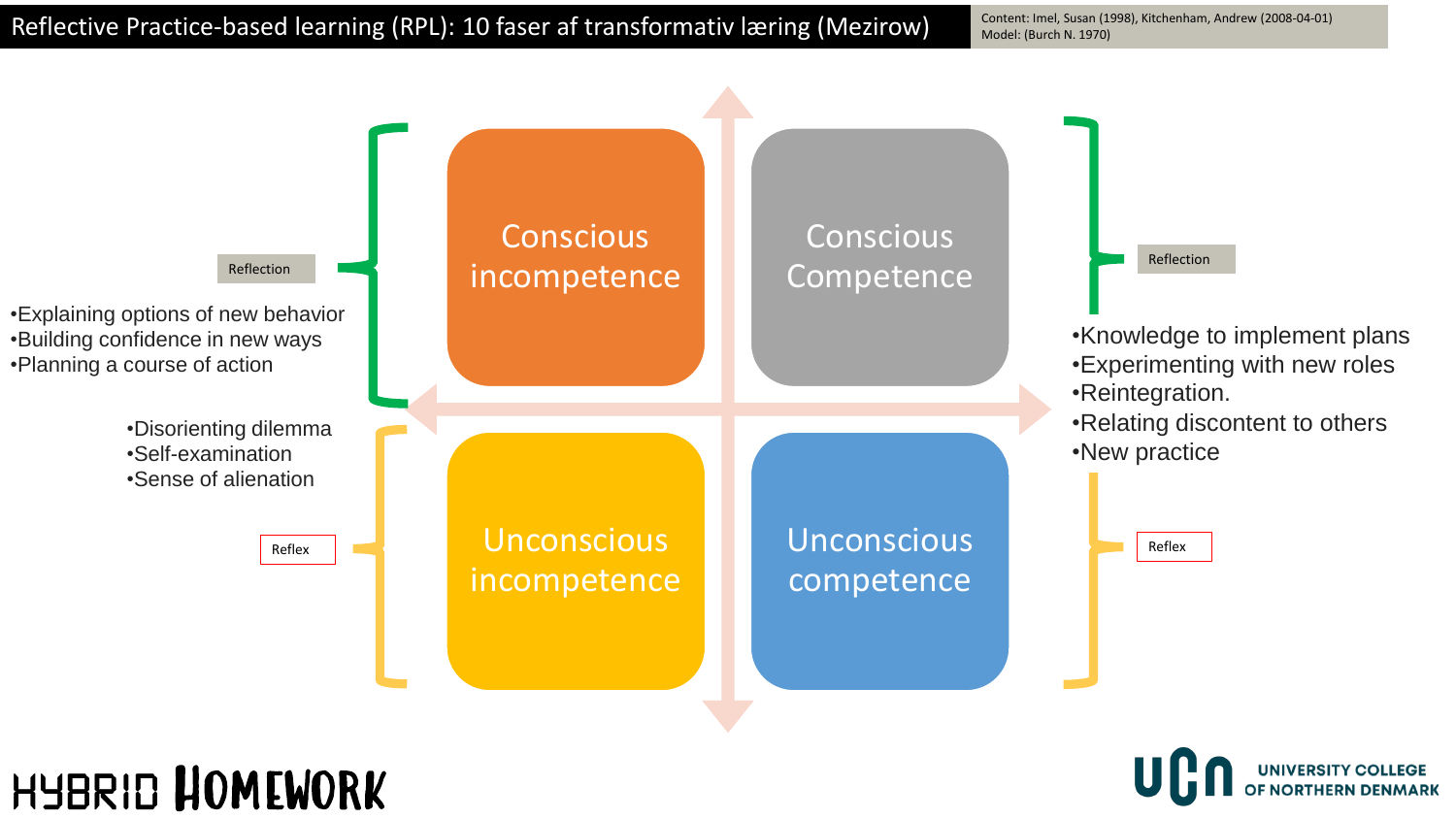### Students, lecturers, technology and potentials

Affordances:

- Objective (Gibson)
- Subjective (Norman)
- Acquired scaffolded utilasation learning to free the 'perceptible' and 'hidden' potential of a constructive synthesis og technology and pedagogy that creates better condotions for learning

Conole (Conole 2012 p. 98) concludes that the notion of affordance is important because: '[…]*it [affordance] describes the way in which there is a complex and dynamic co-evolving relationship between technologies and users*'.

| Gibson's affordances                                                                          | Norman's affordances                                                     |
|-----------------------------------------------------------------------------------------------|--------------------------------------------------------------------------|
| Action possibilities in the environment in relation<br>to the action capabilities of an actor | Perceived properties that may not<br>actually exist                      |
| Independent of the actor's experience, knowledge,<br>culture or ability to perceive           | Suggestions or clues as to how to use<br>the properties                  |
| Existence is binary—an affordance exists or it does<br>not exist                              | Can be dependent on the experience,<br>knowledge or culture of the actor |
|                                                                                               | Can make an action difficult or easy                                     |